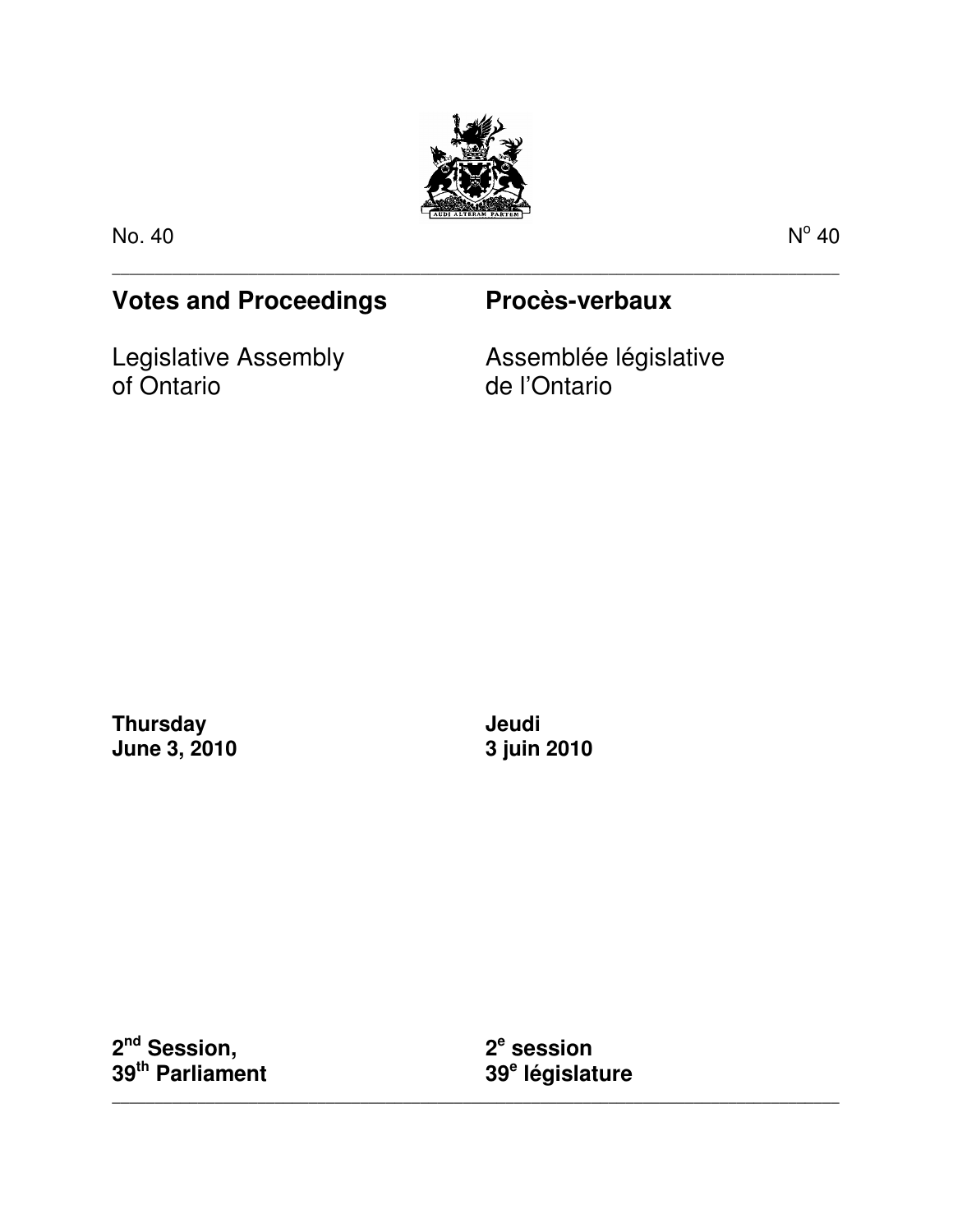# **ORDERS OF THE DAY ORDRE DU JOUR**

A debate arose on the motion for Third Reading of Bill 46, An Act respecting the care provided by health care organizations.

After some time, pursuant to the Order of the House dated June 1, 2010, the Acting Speaker (Mr. Wilson) interrupted the proceedings and put the question on the motion, which question was carried on the following division:-

Il s'élève un débat sur la motion portant troisième lecture du projet de loi 46, Loi relative aux soins fournis par les organismes de soins de santé.

Après quelque temps, conformément à l'ordre adopté par l'Assemblée le  $1<sup>er</sup>$  juin 2010, le président par intérim, M. Wilson interrompt les délibérations, met la motion aux voix, et cette motion est adoptée par le vote suivant:-

| Aggelonitis       | Chiarelli | Kormos   | O'Toole    |
|-------------------|-----------|----------|------------|
| Albanese          | Clark     | Kular    | Pendergast |
| Arnott            | Colle     | Kwinter  | Phillips   |
| Arthurs           | Delaney   | Lalonde  | Prue       |
| Bailey            | Dickson   | Leal     | Pupatello  |
| <b>Balkissoon</b> | Duguid    | Levac    | Ramal      |
| <b>Bartolucci</b> | Duncan    | Marchese | Rinaldi    |
| Bentley           | Elliott   | Matthews | Ruprecht   |
| <b>Best</b>       | Fonseca   | McMeekin | Sandals    |
| <b>Bisson</b>     | Gélinas   | McNeely  | Smith      |
| <b>Bradley</b>    | Gerretsen | Meilleur | Tabuns     |
| <b>Broten</b>     | Gravelle  | Milloy   | Takhar     |
| <b>Brown</b>      | Hoskins   | Mitchell | Van Bommel |
| <b>Brownell</b>   | Hoy       | Munro    | Wilkinson  |
| Cansfield         | Jeffrey   | Murray   | Witmer     |
| Carroll           | Johnson   | Naqvi    | Wynne      |
| Chan              | Klees     |          |            |

### AYES / POUR - 66

# NAYS / CONTRE - 0

And the Bill was accordingly read the third time and was passed.

### **10:30 A.M. 10 H 30**

troisième fois et adopté. \_\_\_\_\_\_\_\_\_\_\_\_

En conséquence, ce projet de loi est lu une

The House recessed at 10:13 a.m.  $\hat{A}$  10 h 13, l'Assemblée a suspendu la séance.

The Speaker addressed the House as follows:- Le Président s'adresse à l'Assemblée comme suit:-

I beg to inform the House that I have today laid upon the Table an Order in Council reappointing Gord Miller as Environmental Commissioner of Ontario effective May 19, 2010 (Sessional Paper No. 136).

\_\_\_\_\_\_\_\_\_\_\_\_

I beg to inform the House that I have today laid upon the Table an Order in Council reappointing André Marin as Ombudsman of Ontario effective June 1, 2010 (Sessional Paper No. 134).

\_\_\_\_\_\_\_\_\_\_\_\_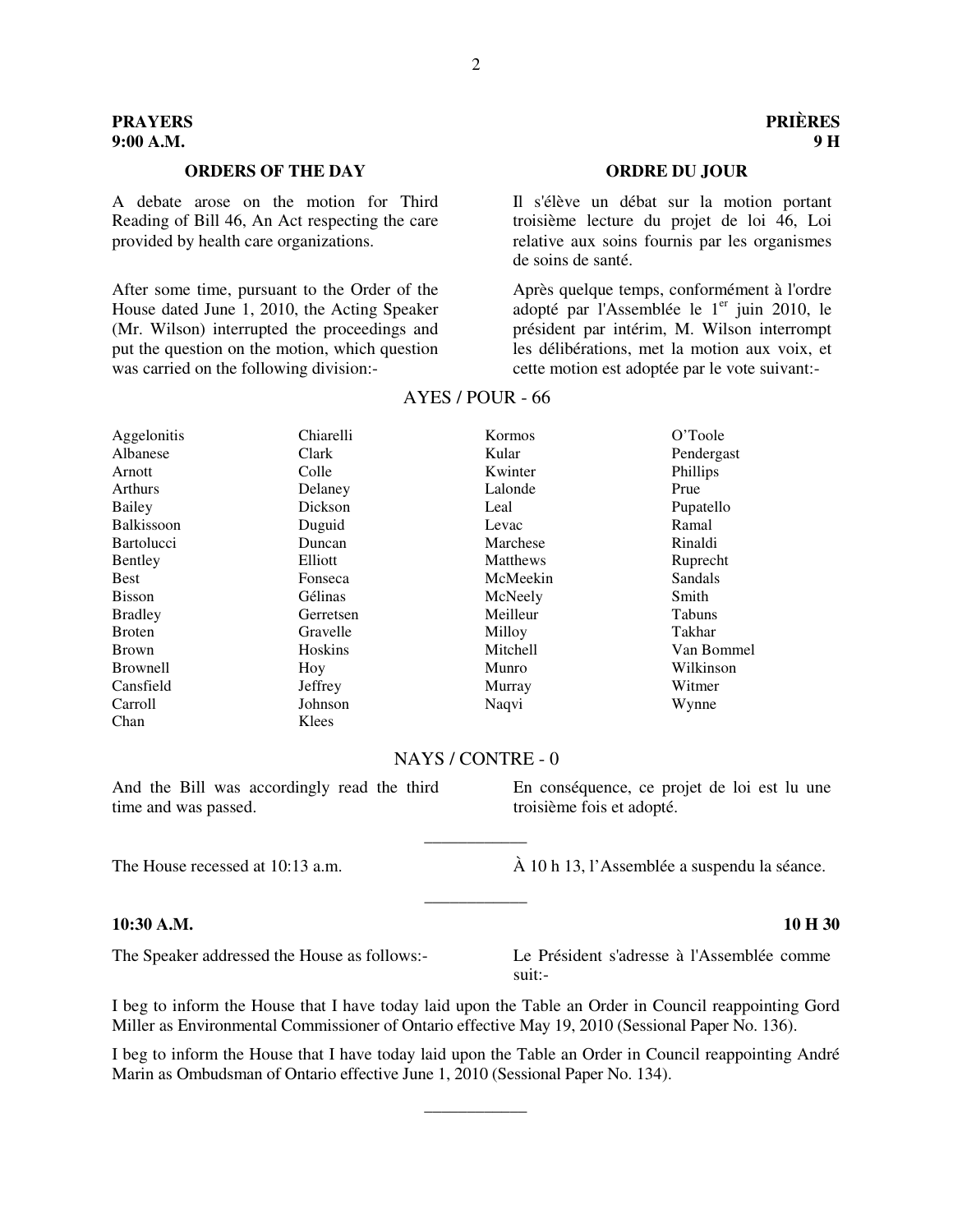# **DEFERRED VOTES VOTES DIFFÉRÉS**

The deferred vote on the motion for Third Reading of Bill 43, An Act to amend the Postsecondary Education Choice and Excellence Act, 2000, the Private Career Colleges Act, 2005 and the Ontario College of Art & Design Act, 2002 was carried on the following division:-

### **ORAL QUESTIONS COUNTRY OVERSIONS ORALES**

La motion portant troisième lecture du projet de loi 43, Loi modifiant la Loi de 2000 favorisant le choix et l'excellence au niveau postsecondaire, la Loi de 2005 sur les collèges privés d'enseignement professionnel et la Loi de 2002 sur l'École d'art et de design de l'Ontario, mise aux voix sur le vote différé, est adoptée par le vote suivant:-

| Aggelonitis       | Delaney    | Leal                                | Pendergast    |
|-------------------|------------|-------------------------------------|---------------|
| Albanese          | Dickson    | Levac                               | Phillips      |
| <b>Arthurs</b>    | Dombrowsky | Mangat                              | Prue          |
| <b>Balkissoon</b> | Duguid     | Marchese                            | Pupatello     |
| <b>Bartolucci</b> | Duncan     | Matthews                            | Rinaldi       |
| Bentley           | Gélinas    | <b>Mauro</b>                        | Sandals       |
| <b>Best</b>       | Gerretsen  | McGuinty                            | Sergio        |
| <b>Bisson</b>     | Gravelle   | McMeekin                            | Smith         |
| <b>Bradley</b>    | Hoskins    | McNeely                             | Sousa         |
| <b>Broten</b>     | Hoy        | Meilleur                            | <b>Tabuns</b> |
| <b>Brown</b>      | Jeffrey    | Miller (Hamilton East-Stoney Creek) | Takhar        |
| <b>Brownell</b>   | Johnson    | Milloy                              | Van Bommel    |
| Caplan            | Kormos     | Mitchell                            | Wilkinson     |
| Carroll           | Kular      | Murray                              | Wynne         |
| Chan              | Kwinter    | Naqvi                               | Zimmer        |
| Chiarelli         | Lalonde    | Orazietti                           |               |

# AYES / POUR - 63

# NAYS / CONTRE - 14

\_\_\_\_\_\_\_\_\_\_\_\_

| Arnott  | Hardeman | O'Toole   | Shurman   |
|---------|----------|-----------|-----------|
| Bailey  | Hillier  | Ouellette | Witmer    |
| Clark   | Jones    | Savoline  | Yakabuski |
| Elliott | Munro    |           |           |

Pursuant to the Order of the House dated June 2, 2010, the Bill was accordingly read the third time and was passed.

Conformément à l'ordre adopté par l'Assemblée le 2 juin 2010, ce projet de loi est lu une troisième fois et adopté.

The deferred vote on the motion for Second Reading of Bill 191, An Act with respect to land use planning and protection in the Far North was carried on the following division:-

La motion portant deuxième lecture du projet de loi 191, Loi relative à l'aménagement et à la protection du Grand Nord, mise aux voix sur le vote différé, est adoptée par le vote suivant:-

\_\_\_\_\_\_\_\_\_\_\_\_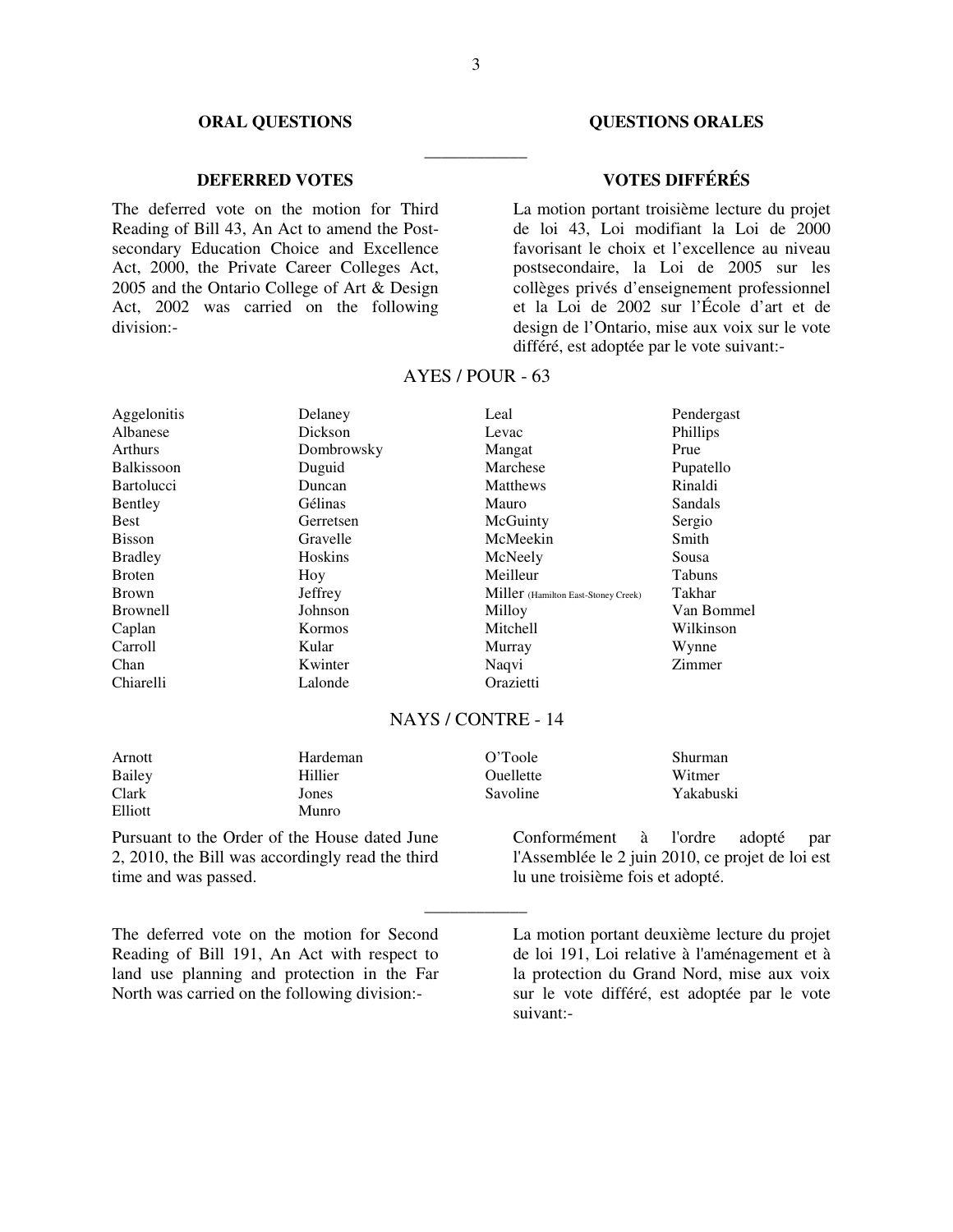# AYES / POUR - 60

| Aggelonitis       | Delaney    | Lalonde   | Pendergast |
|-------------------|------------|-----------|------------|
| Albanese          | Dickson    | Leal      | Phillips   |
| Arthurs           | Dombrowsky | Levac     | Pupatello  |
| <b>Balkissoon</b> | Duguid     | Mangat    | Ramal      |
| <b>Bartolucci</b> | Duncan     | Matthews  | Rinaldi    |
| Bentley           | Flynn      | Mauro     | Ruprecht   |
| <b>Best</b>       | Gerretsen  | McGuinty  | Sandals    |
| <b>Bradley</b>    | Gravelle   | McMeekin  | Sergio     |
| <b>Broten</b>     | Hoskins    | McNeely   | Smith      |
| <b>Brown</b>      | Hoy        | Meilleur  | Sousa      |
| <b>Brownell</b>   | Jaczek     | Milloy    | Takhar     |
| Caplan            | Jeffrey    | Mitchell  | Van Bommel |
| Carroll           | Johnson    | Murray    | Wilkinson  |
| Chan              | Kular      | Naqvi     | Wynne      |
| Chiarelli         | Kwinter    | Orazietti | Zimmer     |

# NAYS / CONTRE - 23

| Arnott        | Gélinas       | Marchese                            | Savoline      |
|---------------|---------------|-------------------------------------|---------------|
| Bailey        | Hardeman      | Miller (Hamilton East-Stoney Creek) | Shurman       |
| <b>Bisson</b> | Hillier       | Munro                               | <b>Tabuns</b> |
| Clark         | Horwath       | O'Toole                             | Witmer        |
| DiNovo        | Jones         | <b>Ouellette</b>                    | Yakabuski     |
| Elliott       | <b>Kormos</b> | Prue                                |               |

Pursuant to the Order of the House dated June 2, 2010, the Bill was accordingly read the second time and Ordered referred to the Standing Committee on General Government.

The deferred vote on the motion for Second Reading of Bill 68, An Act to promote Ontario as open for business by amending or repealing certain Acts was carried on the following division:-

l'Assemblée le 2 juin 2010, ce projet de loi est lu une deuxième fois et renvoyé au Comité permanent des affaires gouvernementales. \_\_\_\_\_\_\_\_\_\_\_\_ La motion portant deuxième lecture du projet

Conformément à l'ordre adopté par

de loi 68, Loi favorisant un Ontario propice aux affaires en modifiant ou en abrogeant certaines lois, mise aux voix sur le vote différé, est adoptée par le vote suivant:-

### AYES / POUR - 60

| Aggelonitis<br>Albanese<br><b>Arthurs</b> | Delaney<br>Dickson<br>Dombrowsky | Lalonde<br>Leal<br>Levac | Pendergast<br>Phillips<br>Pupatello |
|-------------------------------------------|----------------------------------|--------------------------|-------------------------------------|
| <b>Balkissoon</b>                         | Duguid                           | Mangat                   | Ramal                               |
| <b>Bartolucci</b>                         | Duncan                           | Matthews                 | Rinaldi                             |
| Bentley                                   | Flynn                            | Mauro                    | Ruprecht                            |
| <b>Best</b>                               | Gerretsen                        | McGuinty                 | Sandals                             |
| <b>Bradley</b>                            | Gravelle                         | McMeekin                 | Sergio                              |
| <b>Broten</b>                             | <b>Hoskins</b>                   | McNeely                  | Smith                               |
| <b>Brown</b>                              | Hoy                              | Meilleur                 | Sousa                               |
| <b>Brownell</b>                           | Jaczek                           | Milloy                   | Takhar                              |
| Caplan                                    | Jeffrey                          | Mitchell                 | Van Bommel                          |
| Carroll                                   | Johnson                          | Murray                   | Wilkinson                           |
| Chan                                      | Kular                            | Naqvi                    | Wynne                               |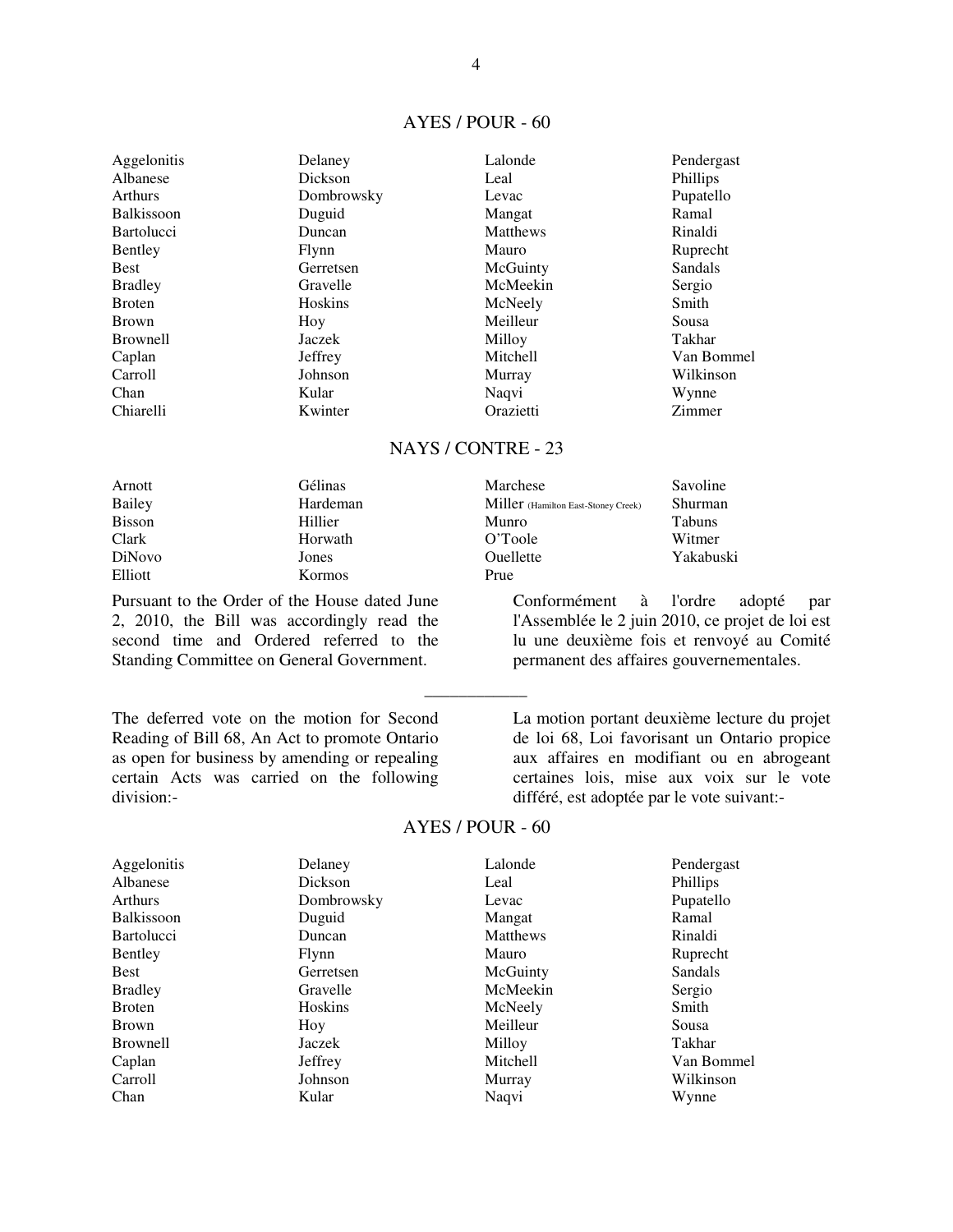# AYES / POUR - Continued

### Chiarelli Kwinter Orazietti Zimmer

# NAYS / CONTRE - 23

\_\_\_\_\_\_\_\_\_\_\_\_

\_\_\_\_\_\_\_\_\_\_\_\_

\_\_\_\_\_\_\_\_\_\_\_\_

| Arnott        | <b>Gélinas</b> | Marchese                                   | Savoline      |
|---------------|----------------|--------------------------------------------|---------------|
| <b>Bailey</b> | Hardeman       | <b>Miller</b> (Hamilton East-Stoney Creek) | Shurman       |
| <b>Bisson</b> | Hillier        | Munro                                      | <b>Tabuns</b> |
| Clark         | Horwath        | O'Toole                                    | Witmer        |
| DiNovo        | Jones          | Ouellette                                  | Yakabuski     |
| Elliott       | Kormos         | Prue                                       |               |

Pursuant to the Order of the House dated June 2, 2010, the Bill was accordingly read the second time and Ordered referred to the Standing Committee on Finance and Economic Affairs.

### **1:00 P.M. 13 H**

Mr. Hardeman from the Standing Committee on Government Agencies presented the Committee's Report on Agencies, Boards and Commissions: The Royal Ontario Museum and moved the adoption of its recommendations (Sessional Paper No. 137).

The following Bills were introduced and read the first time:-

Bill 94, An Act to amend the Residential Tenancies Act, 2006 with respect to reporting bed bug information. Mr. Colle.

Bill 95, An Act to prohibit the construction of certain buildings north of the Legislative Building at Queen's Park. Mr. Marchese.

Conformément à l'ordre adopté par l'Assemblée le 2 juin 2010, ce projet de loi est lu une deuxième fois et renvoyé au Comité permanent des finances et des affaires économiques.

The House recessed at 12:00 p.m. À 12 h, l'Assemblée a suspendu la séance.

# **REPORTS BY COMMITTEES RAPPORTS DES COMITÉS**

M. Hardeman du Comité permanent des organismes gouvernementaux présente le rapport du comité sur les organismes, conseils et commissions : Musée royal de l'Ontario et propose l'adoption de ses recommandations  $\alpha$  (document parlementaire n° 137).

On motion by Mr. Hardeman, Sur la motion de M. Hardeman,

Ordered, That the debate be adjourned. Il est ordonné que le débat soit ajourné.

# **INTRODUCTION OF BILLS DÉPÔT DES PROJETS DE LOI**

Les projets de loi suivants sont présentés et lus une première fois:-

Projet de loi 94, Loi modifiant la Loi de 2006 sur la location à usage d'habitation en ce qui concerne les rapports sur la présence de punaises des lits. M. Colle.

Projet de loi 95, Loi interdisant la construction de certains bâtiments au nord de l'Édifice de l'Assemblée législative à Queen's Park. M. Marchese.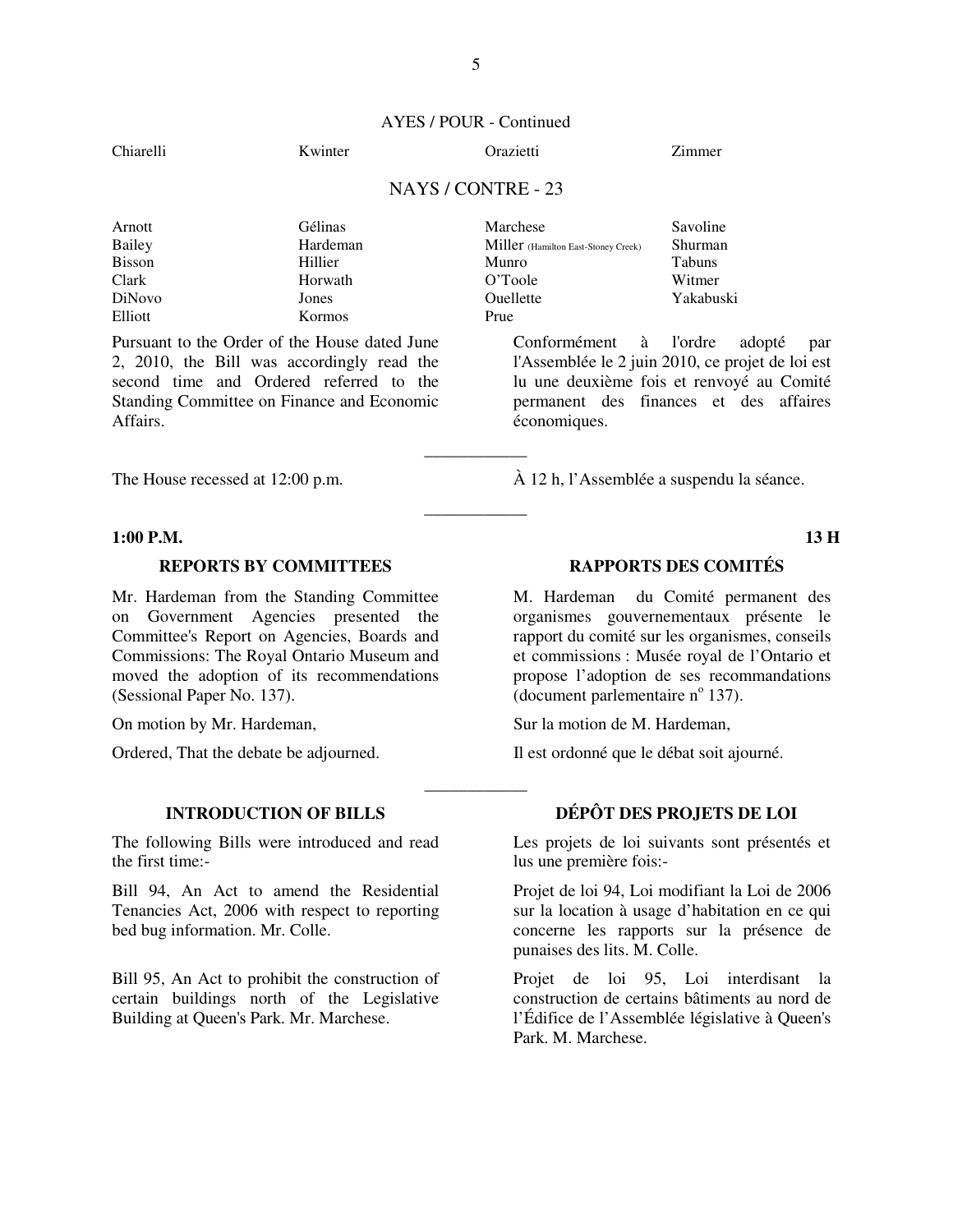Bill 97, An Act to amend the Highway Traffic Act to create an optional modified driver's licence. Mr. Ramal.

Bill 98, An Act to amend the Ontario New Home Warranties Plan Act to give the Ombudsman power in respect of the Corporation. Ms. DiNovo.

### **MOTIONS MOTIONS**

Projet de loi 97, Loi modifiant le Code de la route afin de créer un permis de conduire modifié facultatif. M. Ramal.

Projet de loi 98, Loi modifiant la Loi sur le Régime de garanties des logements neufs de l'Ontario afin de conférer des pouvoirs à l'ombudsman à l'égard de la Société. M<sup>me</sup> DiNovo.

With unanimous consent, the following motion was moved without notice:-

On motion by Ms. Smith,  $\qquad \qquad$  Sur la motion de M<sup>me</sup> Smith,

Ordered, That the Standing Committee on Public Accounts be authorized to meet during the Summer Adjournment, for up to 3 days at the call of the Chair, to consider the 2009 Annual Report of the Auditor General; and

\_\_\_\_\_\_\_\_\_\_\_\_

That the Committee be authorized to release any reports during the Summer Adjournment by depositing a copy of any report with the Clerk of the Assembly, and upon the resumption of the meetings of the House the Chair of the Committee shall bring any such reports before the House in accordance with the Standing Orders.

\_\_\_\_\_\_\_\_\_\_\_\_

# **PETITIONS PÉTITIONS**

Petition relating to Elmvale District High School (Sessional Paper No. P-1) Mr. Wilson.

Petition relating to climate change (Sessional Paper No. P-3) Mr. McNeely.

Petition relating to the new 13% sales tax (Sessional Paper No. P-4) Mr. Hardeman and Mr. O'Toole.

Petition relating to supporting the Guns and Gangs program (Sessional Paper No. P-27) Ms. Jaczek.

Petition relating to stopping cuts to pharmacies (Sessional Paper No. P-49) Mr. Arnott.

Petition relating to natural gas-fired power plants (Sessional Paper No. P-57) Mr. Flynn.

Petition relating to passing the government's legislation to lower the cost of prescription medications (Sessional Paper No. P-61) Mr. Dickson.

Petition relating to the Northumberland Hills hospital (Sessional Paper No. P-63) Mr. O'Toole.

Petition relating to putting a moratorium on any Renewable Energy Approvals for the construction of industrial wind farms (Sessional Paper No. P-75) Mr. Arnott.

Petition relating to putting an end to professional allowances for generic drugs (Sessional Paper No. P-79) Ms. Jaczek.

Petition relating to reinstating the 2% base funding increase in the Developmental Services sector (Sessional Paper No. P-89) Mr. Brownell.

Petition relating to illegal tobacco (Sessional Paper No. P-90) Mrs. Munro.

Petition relating to the Workplace Safety and Insurance Act and injured workers (Sessional Paper No. P-101) Mr. Miller (Hamilton East–Stoney Creek).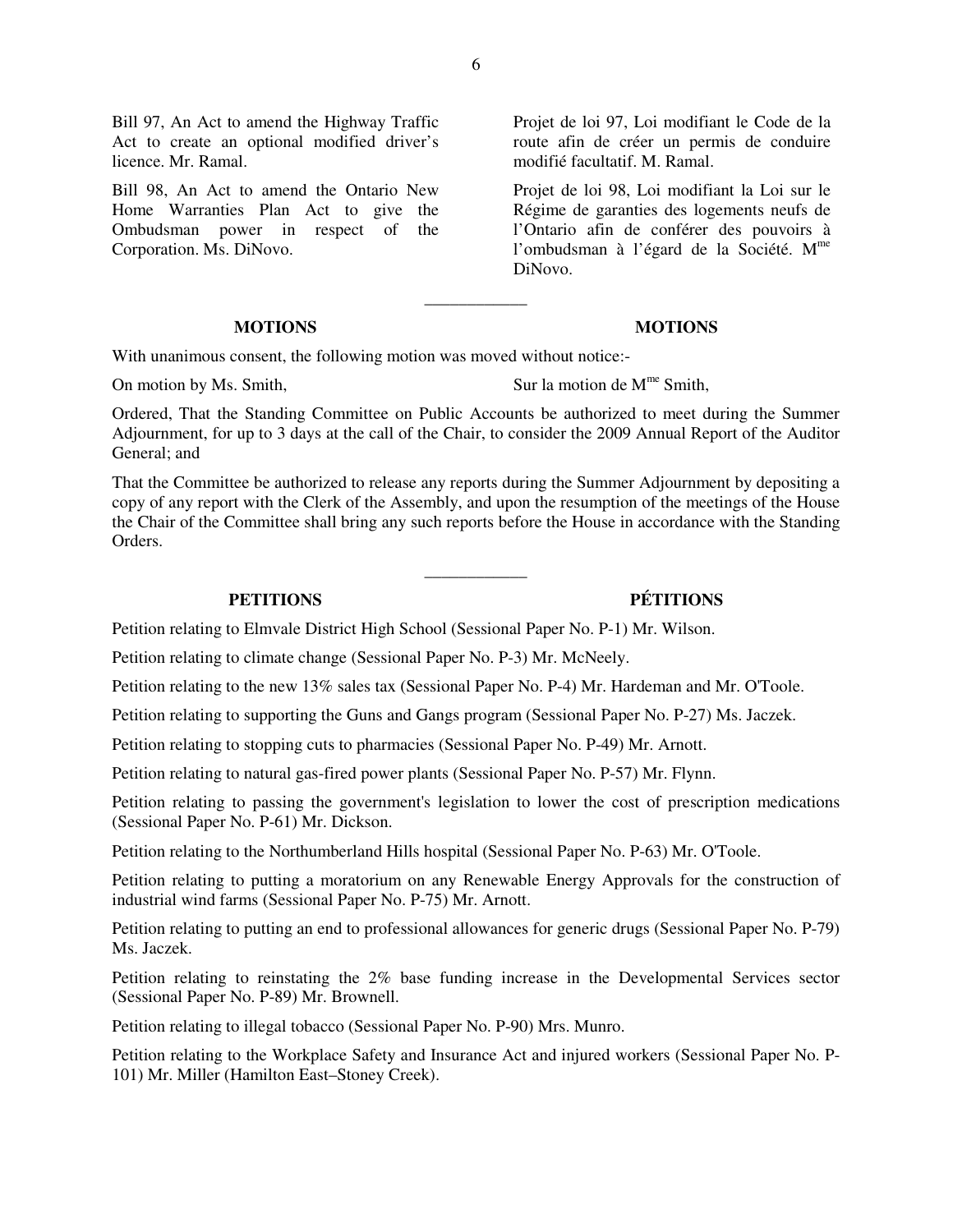Petition relating to the bed closure and staffing changes at the Brockville General Hospital (Sessional Paper No. P-110) Mr. Clark.

\_\_\_\_\_\_\_\_\_\_\_\_

# **PRIVATE MEMBERS' PUBLIC BUSINESS**

Second Reading of Bill 58, An Act to amend the Planning Act with respect to inclusionary housing.

A debate arising, further proceedings were reserved until the end of the time allotted for Private Members' Public Business.

# **AFFAIRES D'INTÉRÊT PUBLIC ÉMANANT DES DÉPUTÉS**

Ms. DiNovo moved, M<sup>me</sup> DiNovo propose,

Deuxième lecture du projet de loi 58, Loi modifiant la Loi sur l'aménagement du territoire à l'égard de l'inclusion de logements abordables.

Un débat s'ensuit; la suite de la discussion est renvoyée à la fin du temps imparti pour les affaires d'intérêt public émanant des députés.

Mr. Wilson then moved, Ensuite, M. Wilson propose,

That, in the opinion of this House, the Government of Ontario act to help farmers by supporting reforms to the national AgriStability program at this year's meeting of the federal and provincial Ministers of Agriculture, and by acting to create a comprehensive Business Risk Management Program, jointly funded by farmers and governments, as presented to the Province of Ontario Agriculture Sustainability Coalition, and that regardless of any other level of government, the provincial share of the Business Risk Management Program be in place for the 2009 production year, which is currently being marketed.

A debate arising, further proceedings were reserved until the end of the time allotted for Private Members' Public Business.

Un débat s'ensuit; la suite de la discussion est renvoyée à la fin du temps imparti pour les affaires d'intérêt public émanant des députés.

Ms. Carroll then moved, Ensuite,  $M^{me}$  Carroll propose,

That, in the opinion of this House, the Government of Ontario, working with the Political Confederacy of the Chiefs of Ontario, should press the Government of Canada to acknowledge and implement in the HST, the same First Nations point-of-sale tax exemption currently provided under the RST.

A debate arising and the time allotted for consideration of Private Members' Public Business having expired, the Acting Speaker (Mrs. Munro) proceeded to put all questions.

The question having been put on the motion for Second Reading of Bill 58, An Act to amend the Planning Act with respect to inclusionary housing, it was carried on the following division:-

Un débat s'ensuit, comme le temps réservé à l'étude des affaires d'intérêt public émanant des députés est expiré, la présidente par intérim, Mme Munro procède aux mises aux voix.

La motion portant deuxième lecture du projet de loi 58, Loi modifiant la Loi sur l'aménagement du territoire à l'égard de l'inclusion de logements abordables, mise aux voix, est adoptée par le vote suivant:-

# AYES / POUR - 38

| Albanese   | DiNovo        | McMeekin                            | Ramal     |
|------------|---------------|-------------------------------------|-----------|
| Arnott     | Elliott       | Miller (Hamilton East-Stoney Creek) | Ruprecht  |
| Balkissoon | Flynn         | Moridi                              | Sandals   |
| Best       | Hardeman      | Murray                              | Sergio    |
| Bisson     | Jaczek        | Nagvi                               | Tabuns    |
| Cansfield  | <b>Kormos</b> | O'Toole                             | Wilkinson |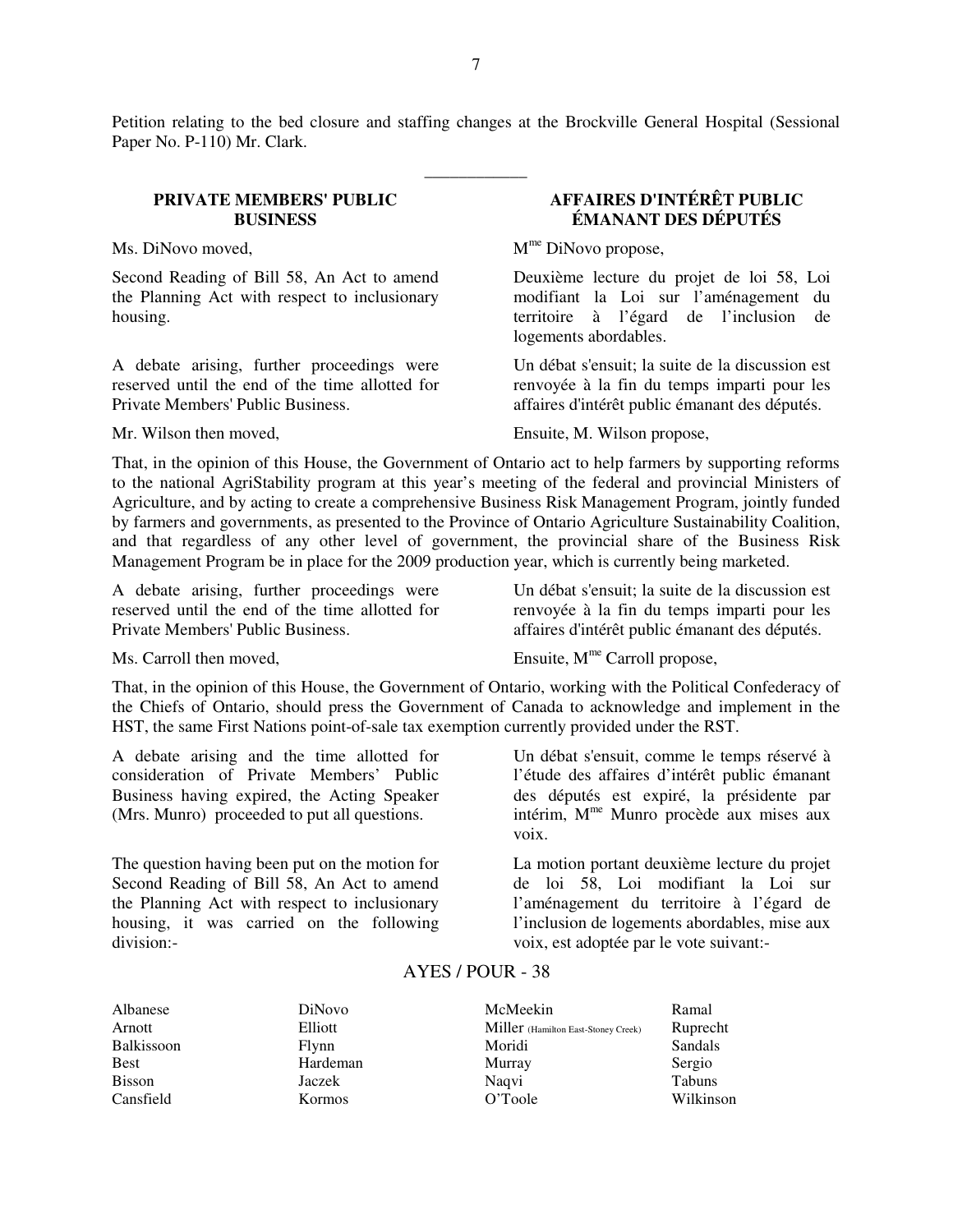# AYES / POUR - Continued

| Carroll | Kular    | Pendergast | Wilson |
|---------|----------|------------|--------|
| Clark   | Lalonde  | Prue       | Wynne  |
| Delaney | Mangat   | Oaadri     | Zimmer |
| Dhillon | Marchese |            |        |

# NAYS / CONTRE - 6

| Arthurs      | Dickson | Phillips | Smith |
|--------------|---------|----------|-------|
| Berardinetti | McNeely |          |       |

And the Bill was accordingly read the second time and Ordered referred to the Standing Committee on Regulations and Private Bills.

The question having been put on Mr. Wilson's Resolution Number 33, it was lost on the following division):-

En conséquence, ce projet de loi est lu une deuxième fois et renvoyé au Comité permanent des règlements et des projets de loi d'intérêt privé.

La motion, mise aux voix, sur la résolution numéro 33 de M. Wilson est rejetée par le vote suivant:-

# AYES / POUR - 16

| Arnott        | Elliott       | Marchese                            | Prue     |
|---------------|---------------|-------------------------------------|----------|
| <b>Bisson</b> | Hardeman      | McMeekin                            | Ruprecht |
| Clark         | <b>Kormos</b> | Miller (Hamilton East-Stoney Creek) | Sergio   |
| <b>DiNovo</b> | Kular         | O'Toole                             | Wilson   |

# NAYS / CONTRE - 24

| Albanese     | Dhillon | McNeely         | Oaadri    |
|--------------|---------|-----------------|-----------|
| Arthurs      | Dickson | Moridi          | Sandals   |
| Balkissoon   | Flynn   | Murray          | Smith     |
| Berardinetti | Jaczek  | Nagvi           | Wilkinson |
| Cansfield    | Lalonde | Pendergast      | Wynne     |
| Delaney      | Mangat  | <b>Phillips</b> | Zimmer    |

The question having been put on Ms. Carroll's Resolution Number 32, it was carried on the following division:-

La motion, mise aux voix, sur la résolution numéro 32 de M<sup>me</sup> Carroll est adoptée par le vote suivant:-

# AYES / POUR - 41

| Albanese      | Dickson       | McMeekin                            | <b>Oaadri</b> |
|---------------|---------------|-------------------------------------|---------------|
| Arnott        | <b>DiNovo</b> | McNeely                             | Ramal         |
| Arthurs       | Elliott       | Miller (Hamilton East-Stoney Creek) | Ruprecht      |
| Balkissoon    | Flynn         | Moridi                              | Sandals       |
| Berardinetti  | Jaczek        | Murray                              | Sergio        |
| <b>Best</b>   | <b>Kormos</b> | Naqvi                               | Smith         |
| <b>Bisson</b> | Kular         | O'Toole                             | Wilkinson     |
| Cansfield     | Lalonde       | Pendergast                          | Wilson        |
| Carroll       | Mangat        | <b>Phillips</b>                     | Wynne         |
| Delaney       | Marchese      | Prue                                | Zimmer        |
| Dhillon       |               |                                     |               |